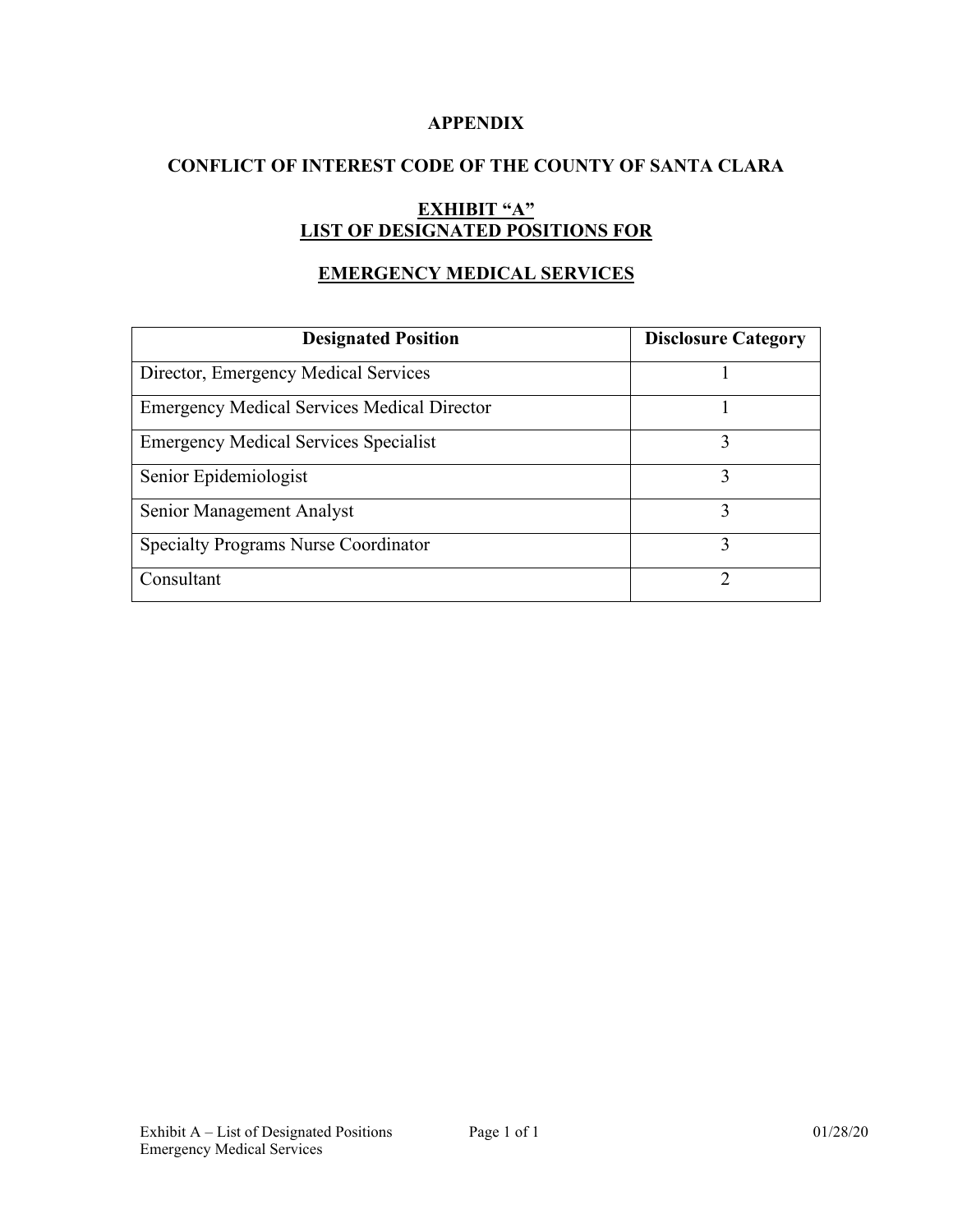### **APPENDIX**

### **CONFLICT OF INTEREST CODE OF THE COUNTY OF SANTA CLARA**

#### **EXHIBIT "B" DISCLOSURE CATEGORIES FOR**

## **EMERGENCY MEDICAL SERVICES**

Pursuant to the County of Santa Clara's Conflict of Interest Code, Disclosure Categories 1 and 2 shall read as follows for all Code Agencies.

**Disclosure Category 1**: Persons in this category shall disclose:

(1) all investments in, business positions in, and income (including gifts, loans and travel payments) from:

(a) all sources that provide, plan to provide, or have provided in the last two years, facilities, goods, software, hardware, or related technology, equipment, vehicles, machinery or services, including training or consulting services, to the County;

(b) all sources that are subject to the regulatory, monitoring, investigatory, enforcement, valuation, certification, permit or licensing authority of, or have an application for a license, permit or certificate pending before, the County;

(c) all sources that receive, are planning to apply to receive, or have received in the last two years, grants or other monies from or through the County; and sources that receive referrals to provide assessments and/or treatments that are required or recommended by the County; and

(2) all interests in real property in the County of Santa Clara located entirely or partly within the County, or within two miles of County boundaries, or of any land owned or used by the County.

**Disclosure Category 2**: Each Consultant shall disclose: (1) all investments in, business positions in, and income (including gifts, loans and travel payments) from: (a) all sources that provide, plan to provide, or have provided in the last two years, facilities, goods, software, hardware, or related technology, equipment, vehicles, machinery or services, including training or consulting services, to the County; (b) all sources that are subject to the regulatory, monitoring, investigatory, enforcement, valuation, certification, permit or licensing authority of, or have an application for a license, permit or certificate pending before, the County; (c) all sources that receive, are planning to apply to receive, or have